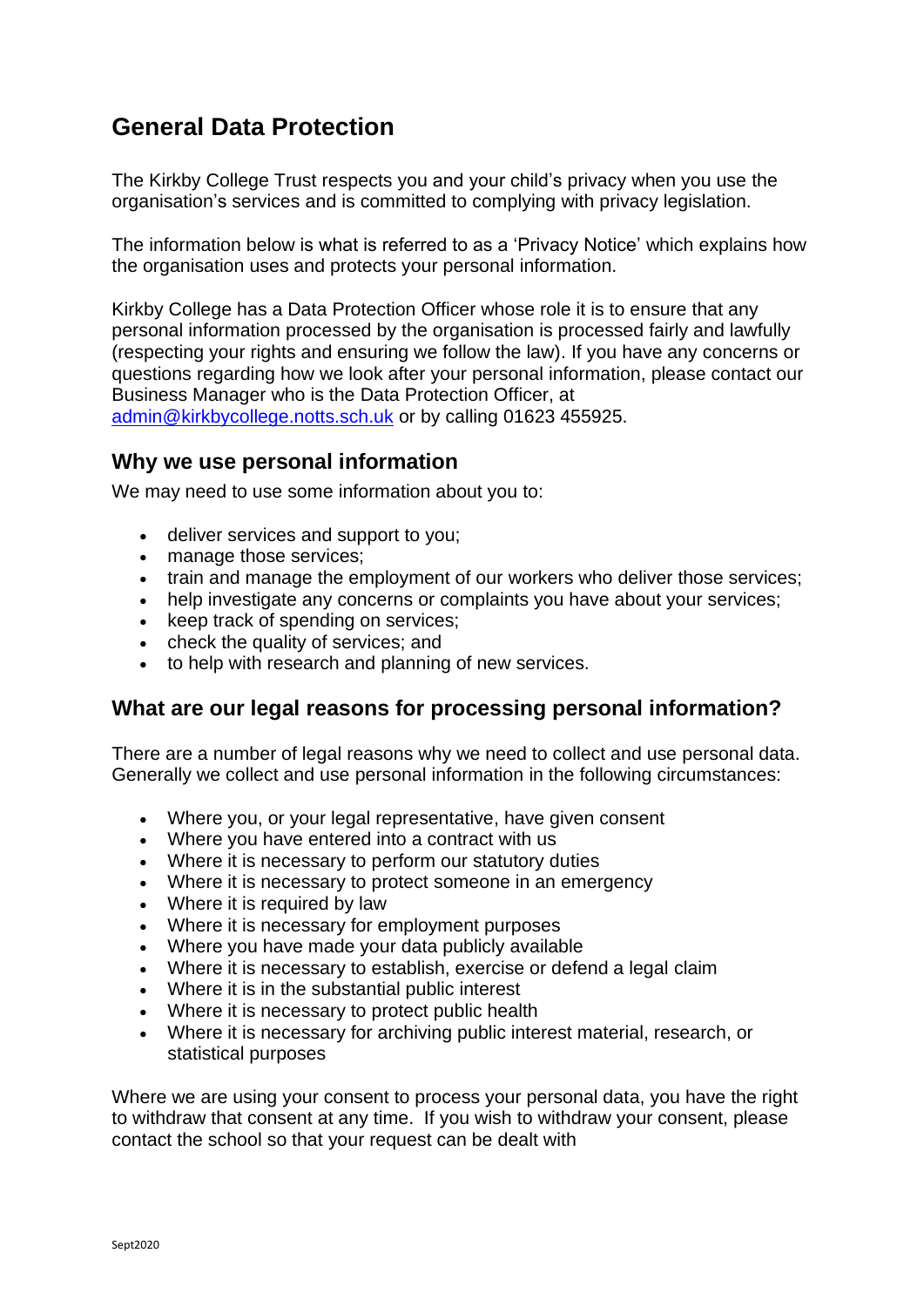## **What is Personal Information?**

Personal information is often records that can identify and relate to a living person. This can also include information that when put together with other information can then identify a person.

## **What are Special Categories of Information?**

This is personal information that needs more protection due to its sensitivity. This information is likely to include:

- sexuality and sexual health
- religious or philosophical beliefs
- ethnicity
- physical or mental health
- trade union membership
- political opinion
- genetic/biometric data

## **How we limit the use of personal information**

Where necessary Kirkby College processes personal data to deliver our services effectively; but wherever possible, the data that we process will be anonymised, pseudonymised or de-personalised. This means the information can no longer identify a person.

When using personal data for research purposes, the data will be anonymised/pseudonymised to avoid the identification of a person, unless you have agreed that your personal information can be used for the research project.

We do not sell personal data to any other organisation for the purposes of selling products.

## **Your privacy rights**

The law provides you with a number of rights to control the processing of your personal information:

#### **Accessing the information we hold about you**

You have the right to ask for all the information we have about you. When we receive a request from you in writing, we must normally give you access to everything we have recorded about you. However, we will not let you see any parts of your record which contain:

- Confidential information about other people; or
- Data which will cause serious harm to your or someone else's physical or mental wellbeing; or
- If we think that the prevention or detection of crime may be adversely affected by disclosing data to you.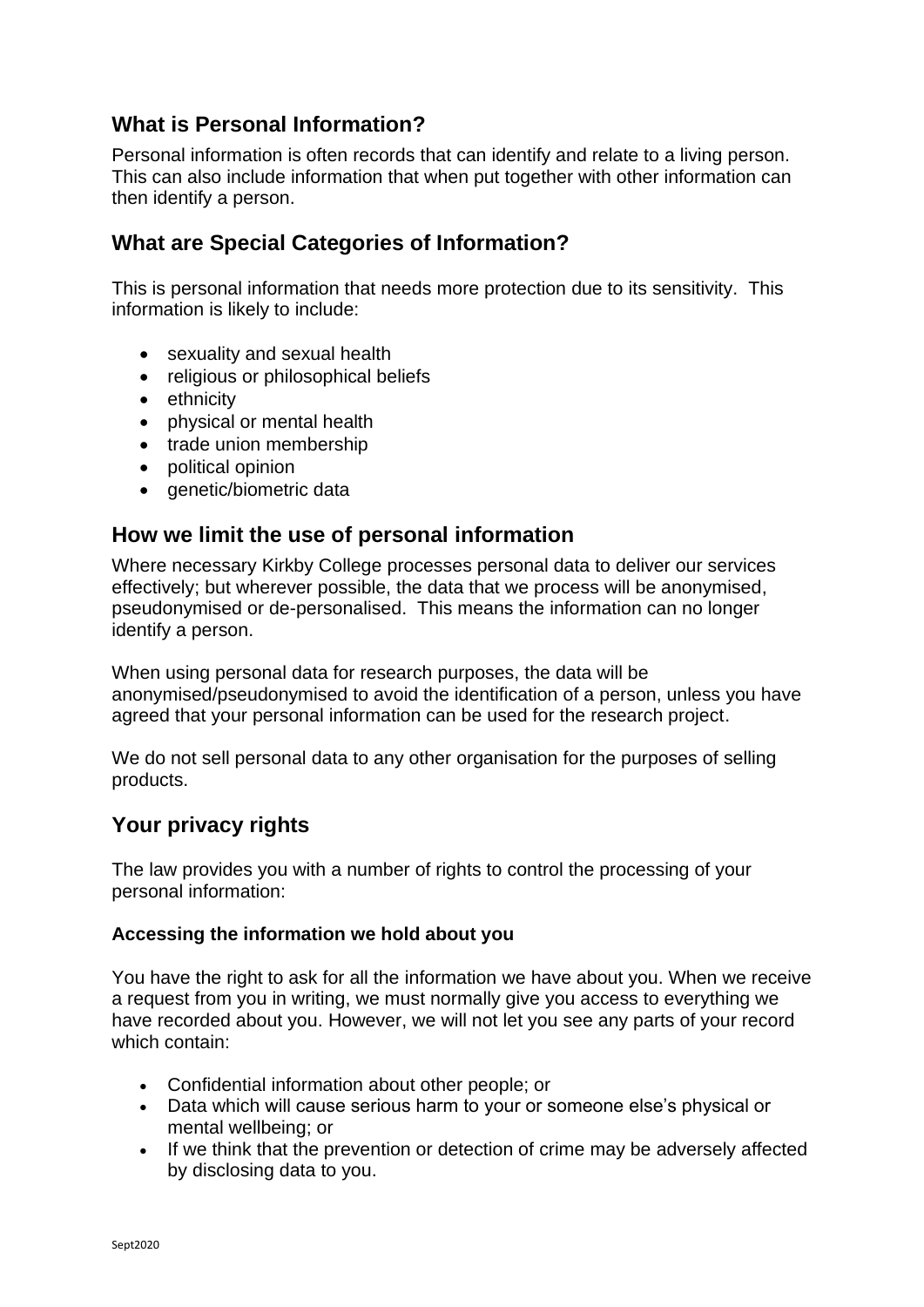This applies to paper and electronic records. If you ask us, we will also let others see your record (except if one of the points above applies).

## **Changing information you believe to be inaccurate**

You should let us know if you disagree with something written on your file. We may not always be able to change or remove the information; however, we will correct factual inaccuracies and may include your comments in the records. [Please use the](https://forms.essex.gov.uk/default.aspx/RenderForm/?F.Name=r4Qcams7sBg&HideAll=1)  [contact details above to report inaccurate information.](https://forms.essex.gov.uk/default.aspx/RenderForm/?F.Name=r4Qcams7sBg&HideAll=1)

## **Asking for your information to be deleted (right to be forgotten)**

In some circumstances you can request the erasure of the personal information used by the organisation, for example:

- Where the personal information is no longer needed for the purpose for which it was collected
- Where you have withdrawn your consent to the use of your information (where there is no other legal basis for the processing)
- Where there is no legal basis for the use of your information
- Where erasure is a legal obligation

Where personal information has been shared with others, the Organisation shall make every reasonable effort to ensure those using your personal information comply with your request for erasure.

Please note that the right to erasure does not extend to using your personal information where:

- Is required by law
- It is used for exercising the right of freedom of expression
- It is in the public interest in the area of public health
- It is for archiving purposes in the public interest, scientific or historical research purposes, or statistical purposes where it would seriously affect the achievement of the objectives of the processing
- It is necessary for the establishment, defense or exercise of legal claims.

## **Restricting what your information is used for**

You have the right to ask us to restrict what we use your personal data for where one of the following applies:

- You have identified inaccurate information, and have notified us of this
- Where using your information is unlawful, and you wish us to restrict rather than erase the information
- Where you have objected to us using the information, and the legal reason for us using your information has not yet been provided to you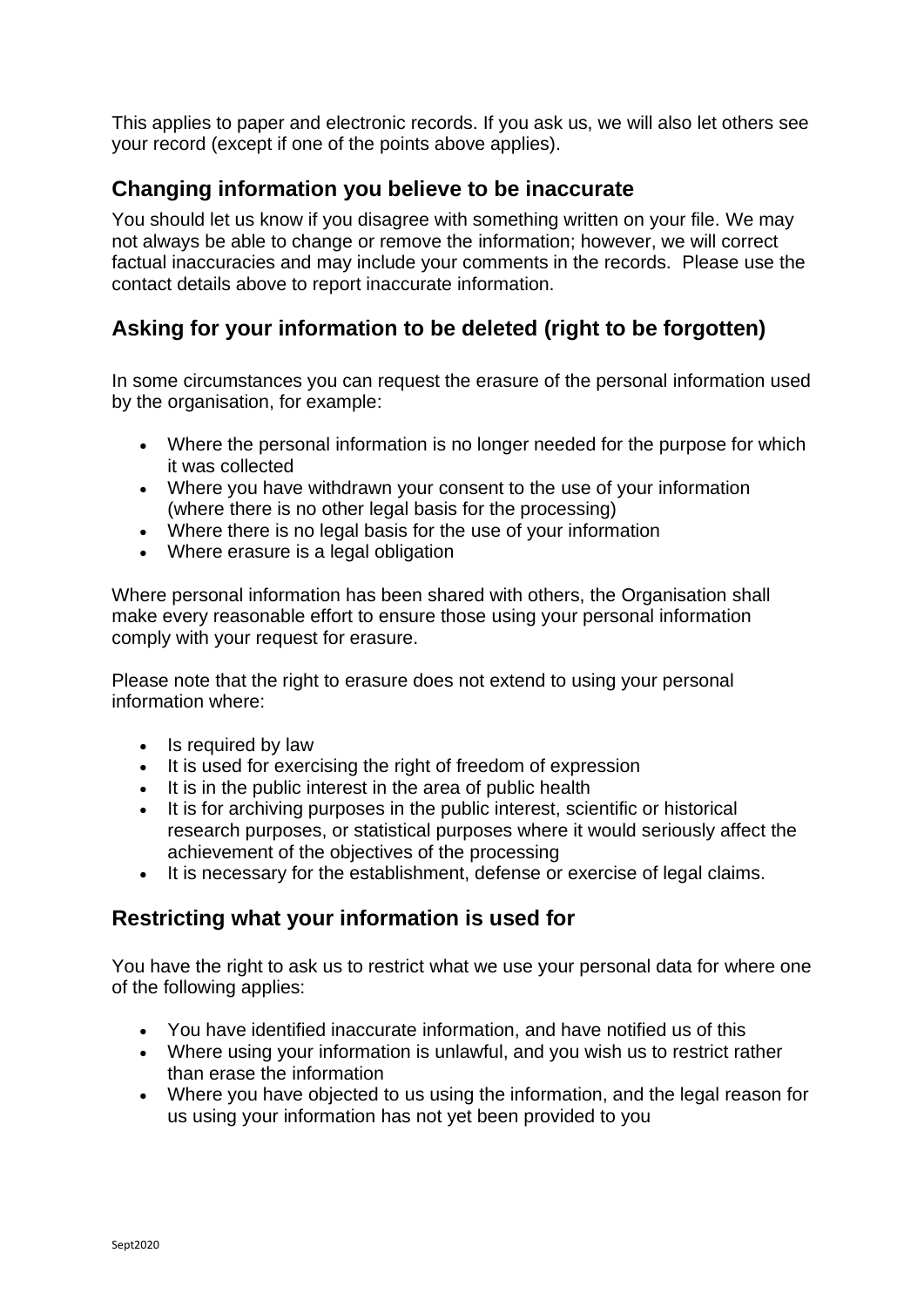When information is restricted it cannot be used other than to securely store the data, and with your consent, to handle legal claims, protect others, or where it is for important public interests of the UK.

Where restriction of use has been granted, we will inform you before the use of your personal information is resumed.

You have the right to request that the organisation stop using your personal information for some services. However, if this request is approved this may cause delays or prevent us delivering a service to you. Where possible we will seek to comply with your request, but we may need to hold or use information in connection with one or more of the organisation's legal functions.

## **Computer based decisions about you and if you are 'profiled'**

You have the right to object about decisions being made about you by automated means (by a computer and not a human being), unless it is required for any contract you have entered into, required by law, or you have consented to it. You also have the right to object if you are being 'profiled'. Profiling is where decisions are made about you based on certain things in your personal information. If and when the organisation uses your personal information to profile you, you will be informed.

If you have concerns regarding automated decision making, or profiling, please contact the Data Protection Officer who will be able to advise you about how your information is being used.

## **Who will we share your personal information with?**

We use a range of companies and partners to either store personal information or to manage it for us. Where we have these arrangements there is always a contract, memorandum of understanding or information sharing protocol in place to ensure that the organisation complies with data protection law. We will ensure their compliance with the law before we share personal information.

Sometimes we have a legal duty to provide information about people to other organisations, e.g. Child Protection concerns or Court Orders.

We may also share your personal information when we feel there is a good reason that is more important than protecting your confidentiality. This does not happen often, but we may share your information:

- For the find and stop crime or fraud; or
- if there are serious risks to the public, our staff or to other professionals; or
- to protect a child.

The law does not allow us to share your information without your permission, unless there is proof that someone is at risk or it is required by law.

This risk must be serious before we can go against your right to confidentiality.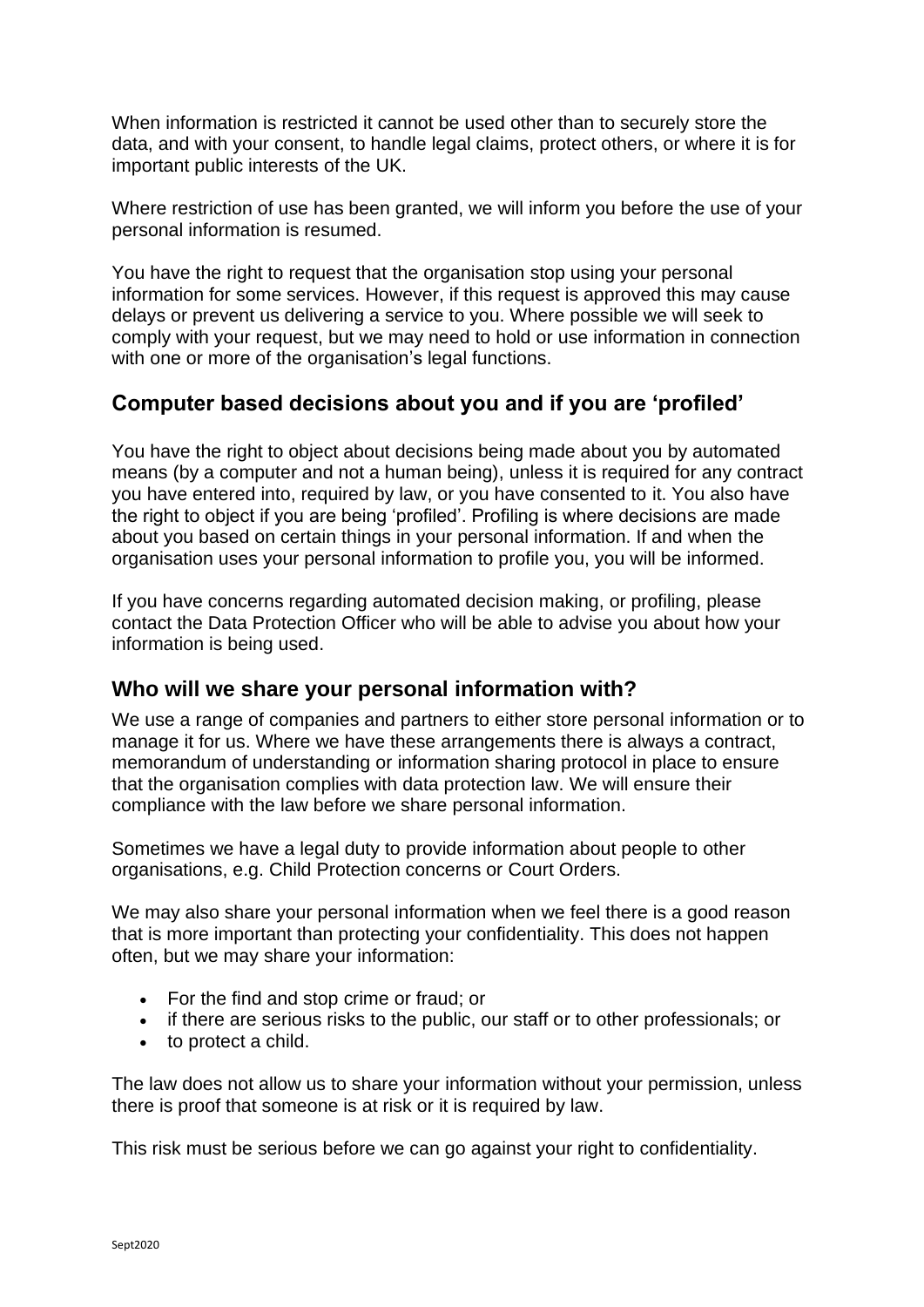When we are worried about physical safety or we feel that we need to take action to protect someone from being harmed in other ways, we will discuss this with you and, if possible, get your permission to tell others about your situation.

We may still share your information if we believe the risk to others is serious enough to do so.

There may also be rare occasions when the risk to others is so great that we need to share information straight away. If this is the case, we will make sure that we record what information we share and our reasons for doing so. We will let you know what we have done and why as soon as or if we think it is safe to do so.

#### **How do we protect your information?**

We will do what we can to make sure we hold personal records (on paper and electronically) in a secure way, and we will only make them available to those who have a right to see them. Our security includes:

- Encryption which allows information to be hidden so that it cannot be read without special knowledge (such as a password). This is done with a secret code or cypher. The hidden information is said to be encrypted.
- Controlling access to systems and networks allows us to stop people who are not allowed to view your personal information from getting access to it.
- Training for our staff allows us to make them aware of how to handle information and how and when to report when something goes wrong.
- Ways for us to access your information should something go wrong and our systems not work, including how we manage your information in event of an emergency or disaster.
- Regular testing of our technology and processes including keeping up to date on the latest security updates (commonly called patches).

## **If your information leaves the country**

Sometimes, for example where we receive a request to transfer organisation records to a new organisation, it is necessary to send that information outside of the UK. In such circumstances additional protection will be applied to that data during its transfer, and where the receiving country does not have an adequacy decision from the European Commission, advice will be sought from the Information Commissioners Office prior to the data being sent.

## **How long do we keep your personal information?**

For each reason why we use your personal information there is often a legal reason for why we need to keep it for a period of time. We try to capture all of these and detail them in what's called a 'retention schedule'. This schedule lists for each service how long your information may be kept for.